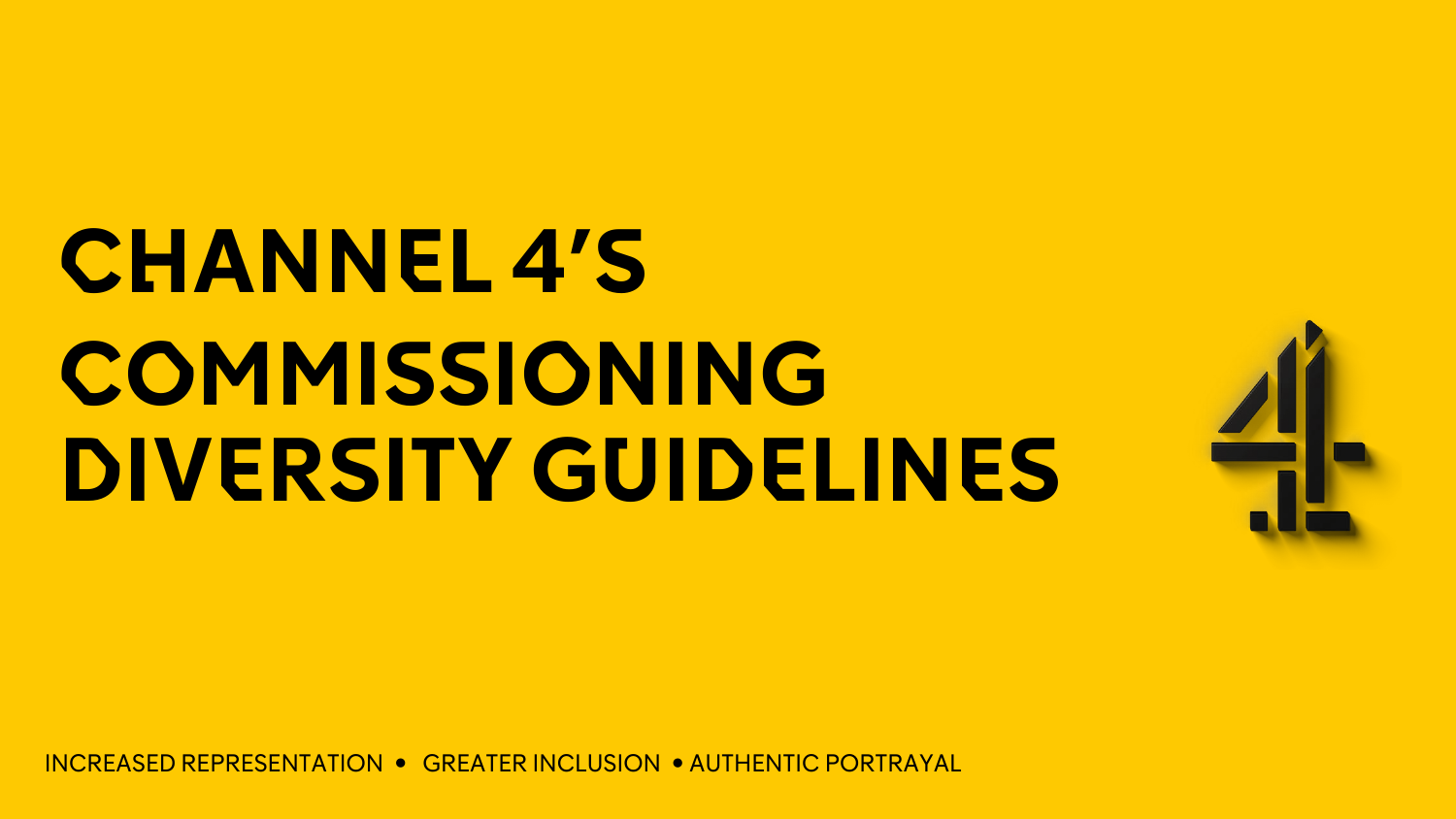## **Commissioning** Diversity\_ Guidelines

## AIM FOR ALL

## SHOWS MEET OUR COMMISSIONING DIVERSITY GUIDELINES

### **COMMITMENTS**

Achieve at least:

- one YES for diversity on-screen in the content/subject matter or roles AND
- one YES for diversity off-screen in the content/subject matter or roles.

**PLUS** where possible, training should be provided in addition to the other off screen criteria.

\*\* Providing training alone will **NOT** meet the off-screen requirements \*\*

### **TRACK CHANGES**

Commitments are tracked against your final paperwork. Any changes, particularly if your programme will no longer meet the guidelines, should be discussed with your commissioning editor.

### **MEASURING RESULTS**

We measure progress monthly and monitor via DIAMOND.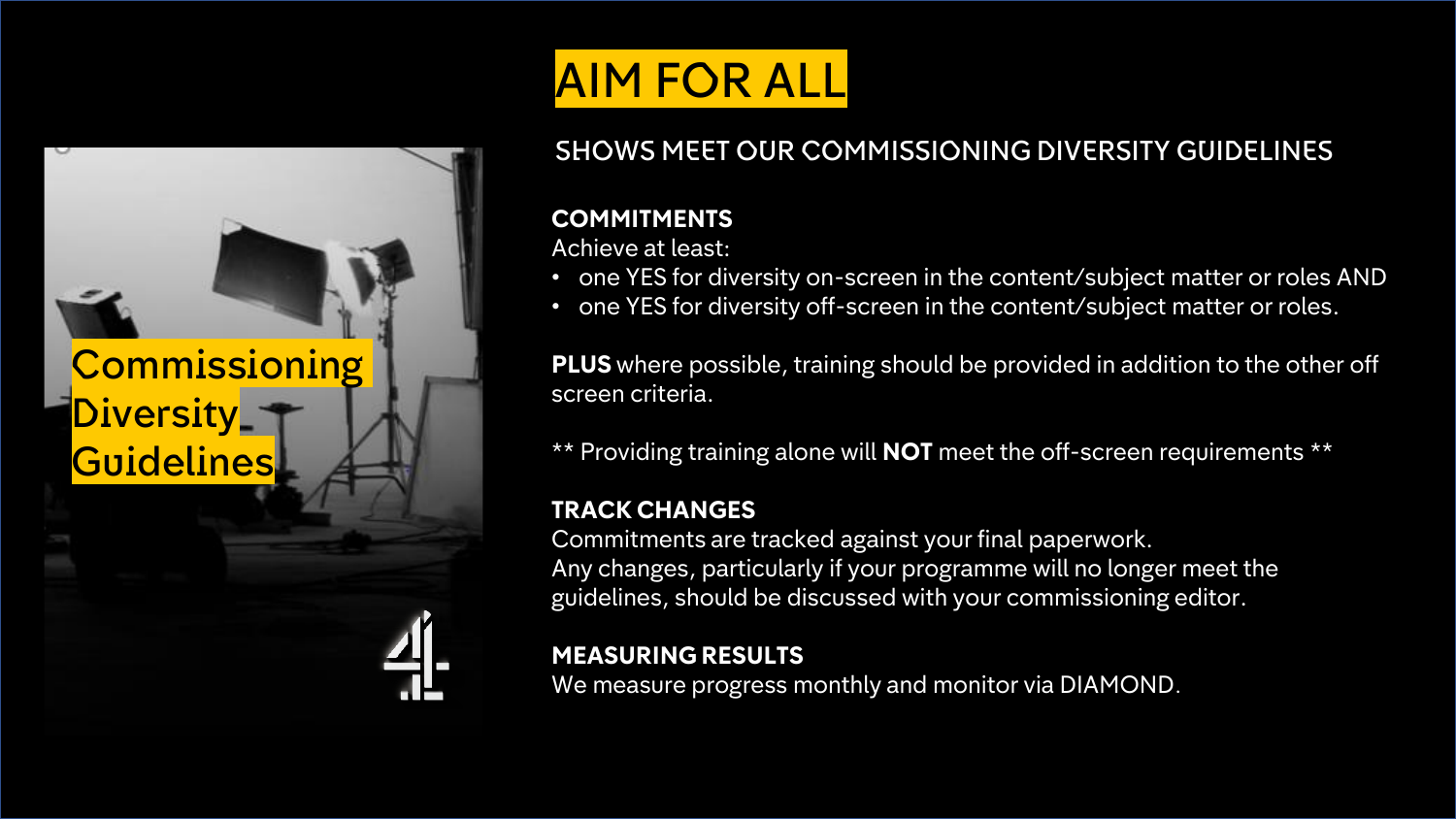## **COMMISSION SCREEN**

To achieve a YES for on screen we expect to see diversity reflected within the on screen content and/or the on screen roles.

## CONTENT/SUBJECT MATTER THE ROLL BROLES

| Factual                                                                                                                                                                                                     | Scripted                                                                                                                                                                                     | Entertainment                                                                                                                                                                               | AND/      | Factual                                                                                                                                                                                                                                                            | Scripted                                                                                                                                                                                                                          | Entertainment                                                                                                                                                                                                                                                                                                                             |
|-------------------------------------------------------------------------------------------------------------------------------------------------------------------------------------------------------------|----------------------------------------------------------------------------------------------------------------------------------------------------------------------------------------------|---------------------------------------------------------------------------------------------------------------------------------------------------------------------------------------------|-----------|--------------------------------------------------------------------------------------------------------------------------------------------------------------------------------------------------------------------------------------------------------------------|-----------------------------------------------------------------------------------------------------------------------------------------------------------------------------------------------------------------------------------|-------------------------------------------------------------------------------------------------------------------------------------------------------------------------------------------------------------------------------------------------------------------------------------------------------------------------------------------|
| programmes                                                                                                                                                                                                  | programmes                                                                                                                                                                                   | programmes                                                                                                                                                                                  | <b>OR</b> | programmes                                                                                                                                                                                                                                                         | programmes                                                                                                                                                                                                                        | programmes                                                                                                                                                                                                                                                                                                                                |
| Programmes which<br>explicitly and<br>predominantly explore<br>issues of identity relating<br>to ethnicity, or have a<br>specific focus on LGBT,<br>disabled people or other<br>underrepresented<br>groups. | Programmes which<br>predominantly explore<br>issues of identity<br>relating to ethnicity, or<br>have a specific focus on<br>LGBT, disabled people<br>or other<br>underrepresented<br>groups. | Entertainment<br>programmes which<br>celebrate inclusivity,<br>equality and Channel 4's<br>approach to creative<br>diversity, by focusing on<br>representing<br>underrepresented<br>groups. |           | Programmes prominently<br>featuring presenters<br>and/or contributors who<br>have a disability, are from<br>an ethnic minority or are<br>LGBT. Please note, a series<br>should demonstrate<br>diversity across multiple<br>episodes, not just a single<br>episode. | Programming in which<br>either:<br>(a) at least one of the<br>lead characters is either<br>from an ethnic minority<br>background or is<br>disabled or is LGBT.<br>OR<br>(b) at least 50% of the<br>lead characters are<br>female. | Your entertainment series<br>must meet BOTH the<br>below targets for its on<br>screen talent bookings<br>and contributors across<br>the series:<br>A minimum of 25%<br>(a)<br>women<br><b>AND</b><br>(b) a minimum of 15%<br>people are LGBT or are<br>disability or are from an<br>ethnic minority or another<br>underrepresented group. |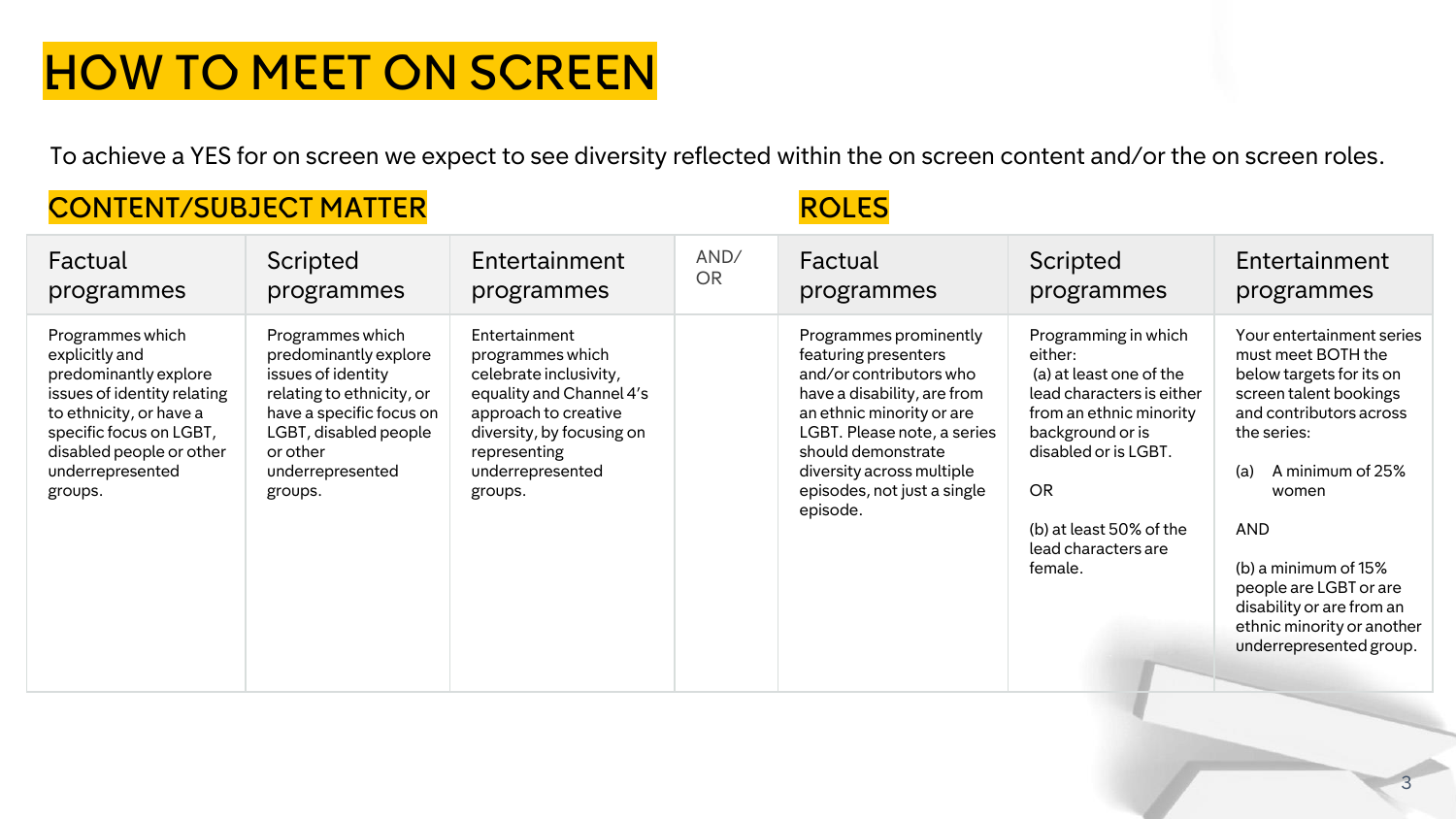## HOW TO MEET OFF SCREEN

To achieve a YES for off screen we expect to see diversity reflected within the off screen content and/or the off screen roles.

## CONTENT/SUBJECT MATTER **ROLES**

| Factual                                                                                                                                                                                                                                                                                         | Scripted                                                                                                                                                                                                                                                                               | Entertainment                                                                                                                                                                                                                                                                                                                                                                                                                                                                                          | AND/ | Factual                                                                                                                                                                                                                                                                                                                                                 | Scripted                                                                                                                                                                                                                                                                                                                                         | Entertainment                                                                                                                                                                     |
|-------------------------------------------------------------------------------------------------------------------------------------------------------------------------------------------------------------------------------------------------------------------------------------------------|----------------------------------------------------------------------------------------------------------------------------------------------------------------------------------------------------------------------------------------------------------------------------------------|--------------------------------------------------------------------------------------------------------------------------------------------------------------------------------------------------------------------------------------------------------------------------------------------------------------------------------------------------------------------------------------------------------------------------------------------------------------------------------------------------------|------|---------------------------------------------------------------------------------------------------------------------------------------------------------------------------------------------------------------------------------------------------------------------------------------------------------------------------------------------------------|--------------------------------------------------------------------------------------------------------------------------------------------------------------------------------------------------------------------------------------------------------------------------------------------------------------------------------------------------|-----------------------------------------------------------------------------------------------------------------------------------------------------------------------------------|
| programmes                                                                                                                                                                                                                                                                                      | programmes                                                                                                                                                                                                                                                                             | programmes                                                                                                                                                                                                                                                                                                                                                                                                                                                                                             | OR.  | programme                                                                                                                                                                                                                                                                                                                                               | programmes                                                                                                                                                                                                                                                                                                                                       | programmes                                                                                                                                                                        |
| A programme or series<br>where AT LEAST one of<br>the<br><b>Head of Production</b><br>Production<br>Executive<br>Director<br>Producer<br>Producer/Director<br>Series Producer<br>Series Director<br>Series Editor<br><b>Executive Producer</b><br>is from an ethnic<br>minority or is disabled. | Of a scripted<br>programme AT LEAST<br>one of the<br>Director<br>$\bullet$<br>Writer<br>٠<br>Producer<br>Executive<br>Producer<br>Lead DOP<br>$\bullet$<br>Designer<br>٠<br>Lead Editor<br>is from an ethnic<br>minority or is<br>disabled.<br><b>OR</b><br>At least two are<br>women. | Your programme must fulfil<br><b>BOTH</b> criteria:<br>At least one of the<br><b>Executive Producer</b><br>Director<br>Producer<br>Series Producer<br>Writer<br><b>Head of Production</b><br>is a woman.<br><b>AND</b><br>(b) At least one of the<br><b>Executive Producer</b><br>Director<br>Producer<br>Series Producer<br>Writer<br><b>Head of Production</b><br><b>Production Manager</b><br>Celebrity Booker<br>Associate Producer<br>Researcher<br>is from an ethnic minority or is<br>disabled. |      | AT LEAST 15% of the<br>production team or<br>crew are from an<br>ethnic minority or are<br>disabled.<br>Any production<br>company staff who<br>are budgeted against<br>the production costs<br>$-e.g. a production$<br>accountant - should<br>be included in this<br>calculation, to help<br>monitor your<br>progress towards<br>achieving this target. | AT LEAST 15% of the<br>production team or crew<br>are from an ethnic<br>minority or are disabled.<br>Any production company<br>staff who are budgeted<br>against the production<br>costs - e.g. a production<br>accountant - should be<br>included in this<br>calculation, to help<br>monitor your progress<br>towards achieving this<br>target. | Of the production team<br>or crew, either: at<br>least 40% are women.<br><b>OR</b><br>at least 15% are from an<br>ethnic minority.<br><b>OR</b><br>at least 5% are disabled.<br>4 |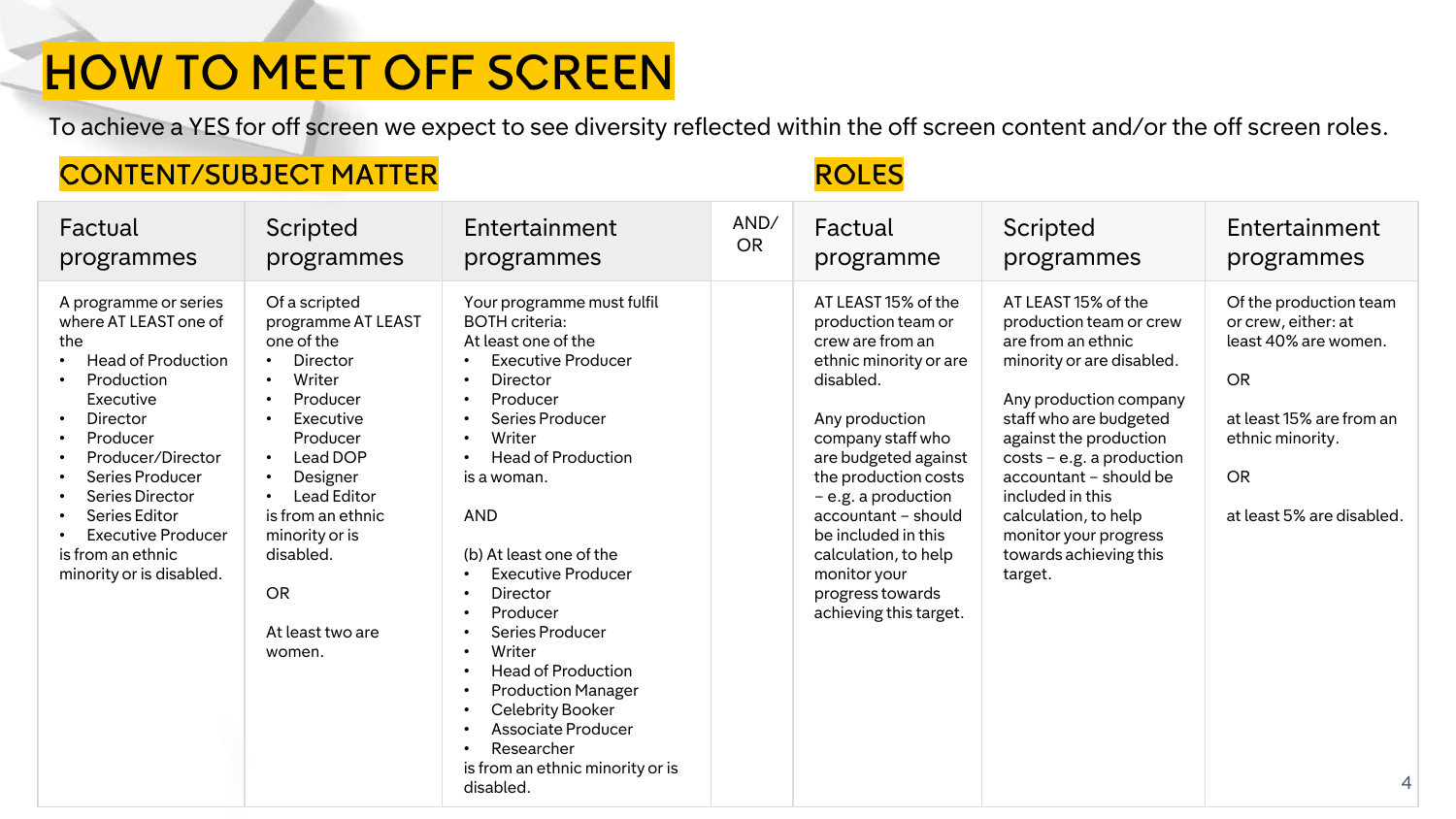## **ADDITIONAL OFF SCREEN COMMITMENT**

Where possible, training should be provided in addition to the other off screen criteria. Providing training alone will not meet the off screen diversity requirements.

### OFF SCREEN TRAINING

| Training, internship and career progression                                                                                                                                                                                                                                                                                                                                                                                                 |                                                        |                                                        |  |  |  |  |  |
|---------------------------------------------------------------------------------------------------------------------------------------------------------------------------------------------------------------------------------------------------------------------------------------------------------------------------------------------------------------------------------------------------------------------------------------------|--------------------------------------------------------|--------------------------------------------------------|--|--|--|--|--|
| Your production should aim to achieve one of the following goals:<br>Hire AT LEAST one paid intern, recruited from a recognised provider or undertaking an<br>approved industry scheme for underrepresented groups:<br>e.g.<br>Channel 4 Production Training Scheme (12 months)<br>Creative Access (with training for graduates from Black, Asian and minority ethnic<br>backgrounds)<br>PACT Indie Diversity Training Scheme.<br>$\bullet$ | Same criteria as for Factual<br>programmes (see left). | Same criteria as for Factual<br>programmes (see left). |  |  |  |  |  |
| OR                                                                                                                                                                                                                                                                                                                                                                                                                                          |                                                        |                                                        |  |  |  |  |  |
| Hire a graduate of one of these internship schemes, whether their internship had been with<br>your company or elsewhere.                                                                                                                                                                                                                                                                                                                    |                                                        |                                                        |  |  |  |  |  |
| OR                                                                                                                                                                                                                                                                                                                                                                                                                                          |                                                        |                                                        |  |  |  |  |  |
| Provide skills training from a recognised provider (e.g. those supported by ScreenSkills) for<br>disabled team members or those from an ethnic minority background.                                                                                                                                                                                                                                                                         |                                                        |                                                        |  |  |  |  |  |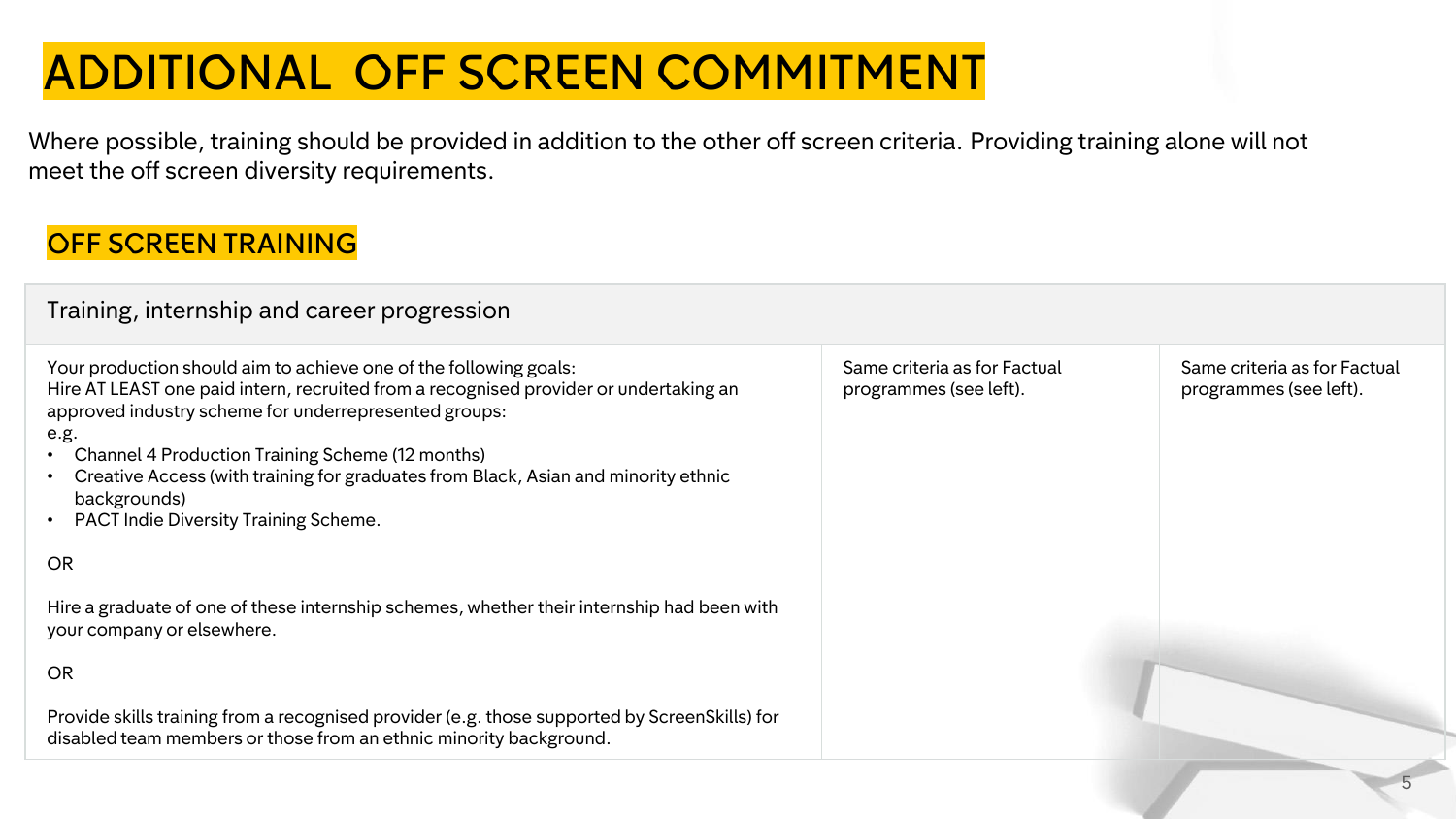

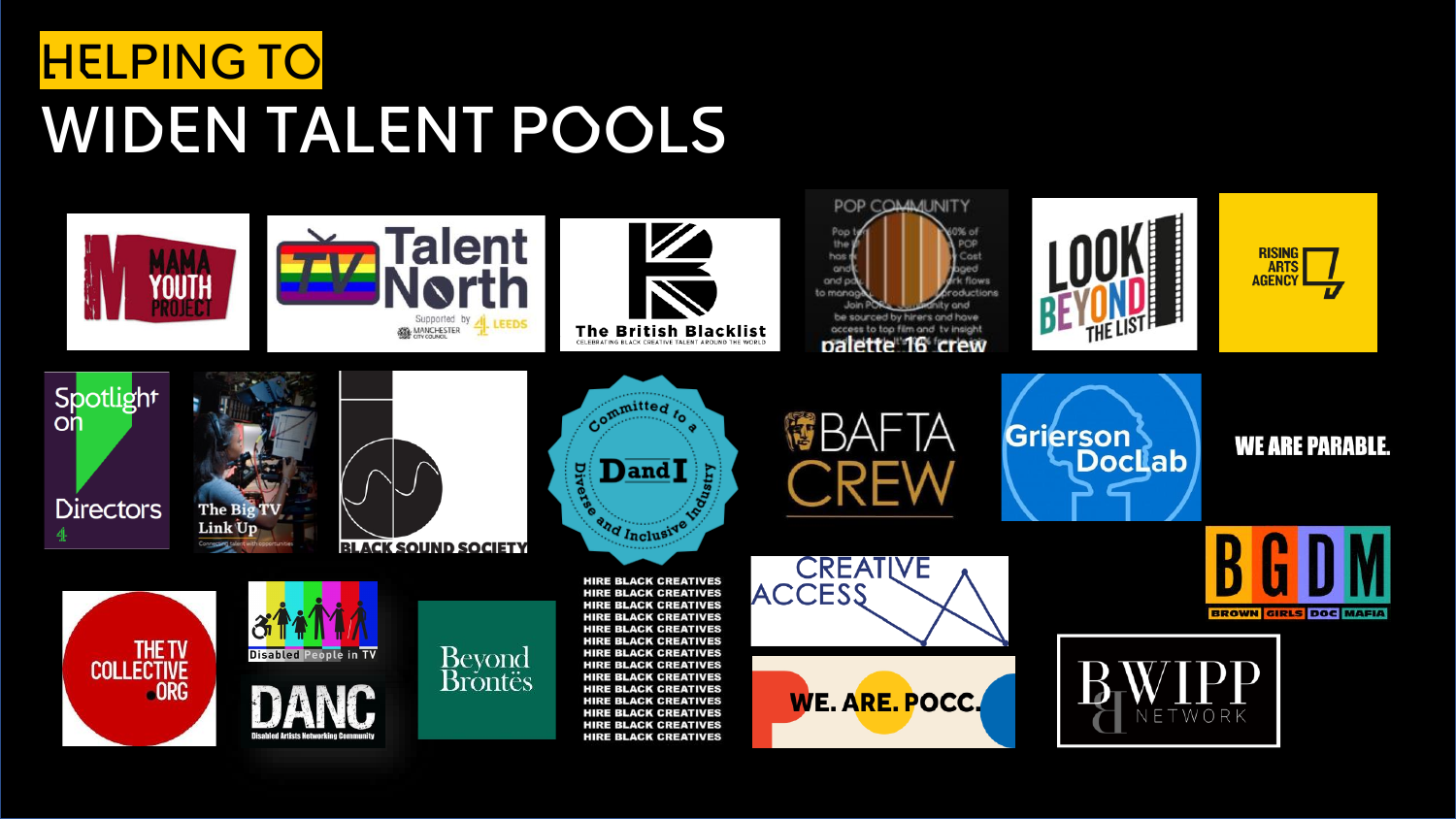







# HELPING TO WIDEN TALENT POOLS

- **[BAFTA Crew](http://www.bafta.org/supporting-talent/crew-directory-2019-20)**
- [Beyond Brontës](https://www.screenyorkshire.co.uk/news/beyond-brontes-selects-50-bright-new-screen-talents/)
- [Black Sound Society](https://www.blacksoundsociety.org/)
- [Black Women in Post Production](mailto:hello@bwipp.co.uk)
- [Broadcast Hotshots](https://www.broadcastnow.co.uk/hot-shots/11684.subject)
- [Bristol Production Talent Facebook Group](https://www.facebook.com/groups/1798794337052645)
- [Bristol TV/ Film Crew Facebook Group](https://www.facebook.com/groups/1471799506449355)
- [Brown Girls Doc Mafia](https://browngirlsdocmafia.com/members/recbYv5LWLBegoAay/)
- [Creative Access](https://creativeaccess.org.uk/)
- [Deaf & Disabled People In TV Facebook Group](mailto:deafanddisabledpeopleintv@gmail.com)
- [Disabled Artists Networking Community](mailto:digital.triplec@gmail.com)
- [DANDI](mailto:digital.triplec@gmail.com)
- [Edinburgh Ones to Watch](https://www.thetvfestival.com/talent-schemes/ones-to-watch/otw-alumni/)
- [Grierson](https://griersontrust.org/outreach/alumni/) DocLab
- [FWD-Doc](https://www.fwd-doc.org/)
- [Hire Black Creatives](http://www.mamayouth.org.uk/)
- [Look Beyond The List](https://www.lookbeyondthelist.com/)
- [MAMA Youth](https://www.hireblackcreatives.co/)
- [PACT](https://www.hireblackcreatives.co/)
- [Palette 16 Crew Instagram Group](https://www.instagram.com/palette_16_crew/?hl=en)
- [Rising Arts Agency](https://rising.org.uk/)
- [The TV Collective](https://www.thetvcollective.org/register/) and their [Facebook](https://www.facebook.com/TheTVCollective​) page
- [TRC Scotland](https://trcmedia.org/news/posts/2020/september/supersizer-2021-meet-the-delegates/)  Supersizers [Alumni and RAD entry](https://trcmedia.org/current-courses/previous-training/rad/) level scheme.
- [TV Talent North Facebook Group](https://www.facebook.com/groups/958623744555057)
- [TV Jobs Network in Scotland Facebook Group](https://www.facebook.com/groups/184884511532126/)
- [TV and Film Freelancers in Wales](https://www.facebook.com/groups/287095362690/)
- [We Are Parable](http://www.weareparable.com/)
- [We Are POCC](https://wearepocc.com/)
- [With Not For](https://www.linkedin.com/company/wnf-recruits/about/)
- [Women in Film and TV Mentees](https://wftv.org.uk/mentoring/)